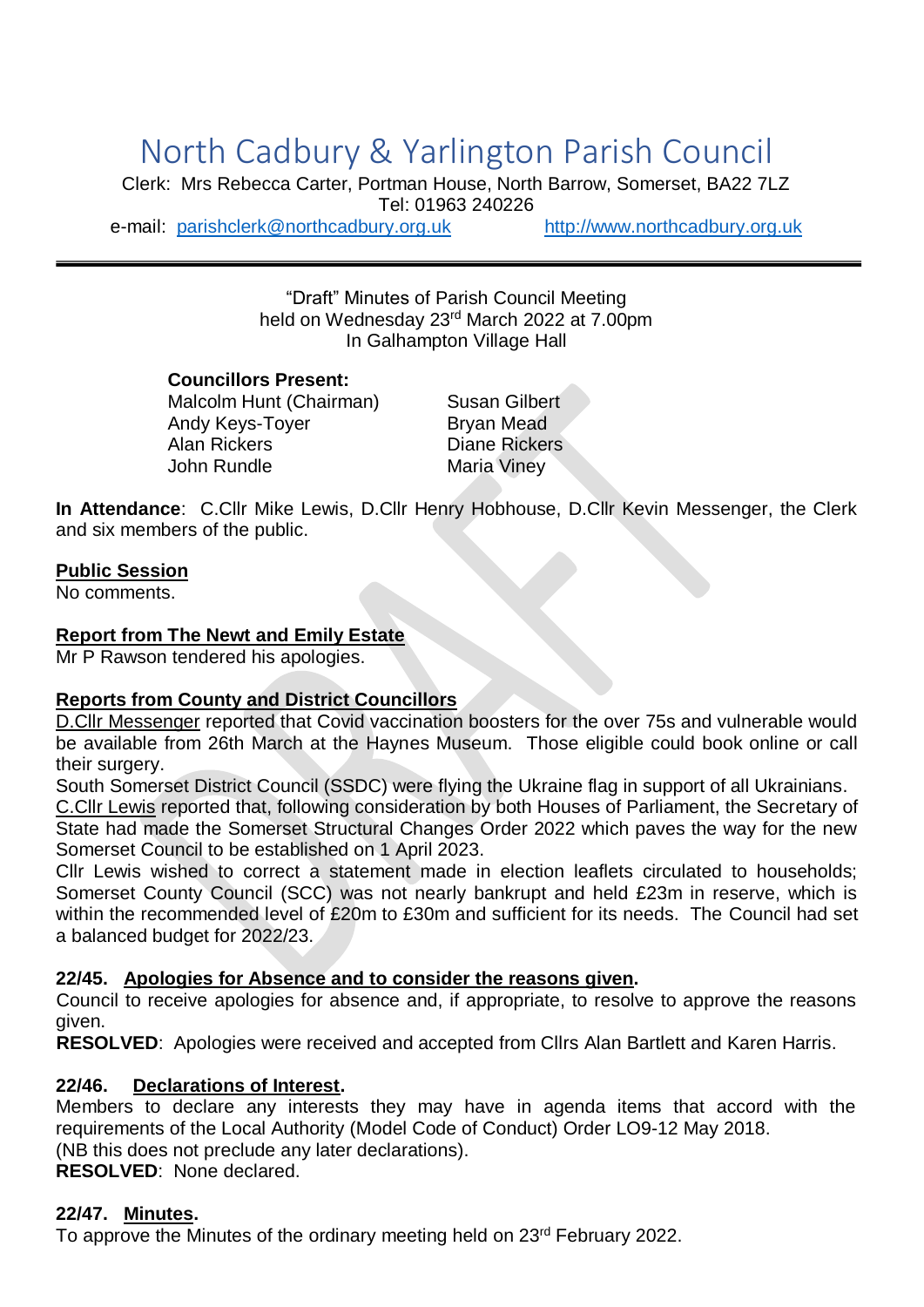**RESOLVED**: The minutes were confirmed as a true record and signed by the Chairman.

## **22/48. Vacancy on the Parish Council**

To consider applications received and conduct vote to fill casual vacancy on the Parish Council by co-option.

**RESOLVED**: No applications received to date.

#### **22/49. Rural Exception Sites (RES).**

To discuss the suggestion for the provision of two RES for affordable housing in Yarlington and Galhampton.

D.Cllr Hobhouse gave a brief explanation on RES and how the system would enable the PC to control the allocation of houses. Landowners agree to sell land at agricultural rates, in order to give the savings (approx. £100,000), to housing organisations, such as Abri (formally Yarlington Homes). Nomination of the houses would be at the discretion of the PC. In the local area there are eight dwellings on a RES in Sparkford and two in South Cadbury. The houses would be more affordable for retirees and first time homeowners from the parish. D.Cllr Hobhouse was aware that Yarlington had requested more housing to replace those that had been taken out of residential occupancy by The Newt. He confirmed that Mr Koos Bekker, owner of The Newt, was willing to consider working with the PC on RES.

Following a brief discussion, Cllr Hobhouse confirmed that RES would not be offered as an alternative to those included in the NP but in addition to the NP as they were '*exception sites*'.

**RESOLVED**: Cllrs Mead and Viney to open discussions in Yarlington. The PC agreed to gauge any need in Galhampton.

## *(Cllrs Hobhouse and Messenger left the meeting at 7.30pm)*

#### **22/50. Planning.**

a. South Somerset District Council (SSDC Decisions). None.

## **22/51. North Cadbury and Yarlington Neighbourhood Plan Working Group (NPWG).**

The Chairman gave his progress report on behalf of the WG.

"Firstly, I have to announce that David Clews, our colleague and contact in the SSDC Strategic Planning Dept. has sadly died. This is of course a great tragedy for both his family and work colleagues. Our contact now will be Jo Wilkins whom we know and have worked with in the past. The reg.16 consultation with SSDC is now closed and both a summary of the comments from residents and SSDC comments on the reg. 16 Doc. have been published and can be viewed on the SSDC website. A link will also appear on the NP website.

Where we are now?

All documents, comments from residents and SSDC comments passed on to the Independent Examiner Andy Mead. The NP has now reached the stage where the issue of Prematurity can be raised in dealing with planning applications. Any applications currently lodged with SSDC may at this stage be refused on the grounds of prematurity if allowing them could severely undermine the Neighbourhood Plan. In reality, they are more likely to be put on hold until the Examiner's conclusions are published, and providing that he recommends the Plan can proceed to referendum (subject to any necessary amendments) the NP will attract significant weight at that stage going forward.

Milestones.

- The examiner's report and recommendations are received by SSDC and the PC (may take 6/8 weeks).
- SSDC and the PC consider the report and recommendation and agree on modifications before deciding that a Referendum can take place (may take 5 weeks).
- SSDC agreement to go to Referendum and set date.
- Publish Notice of Referendum.
- Publish Information Statement (may take 11 weeks).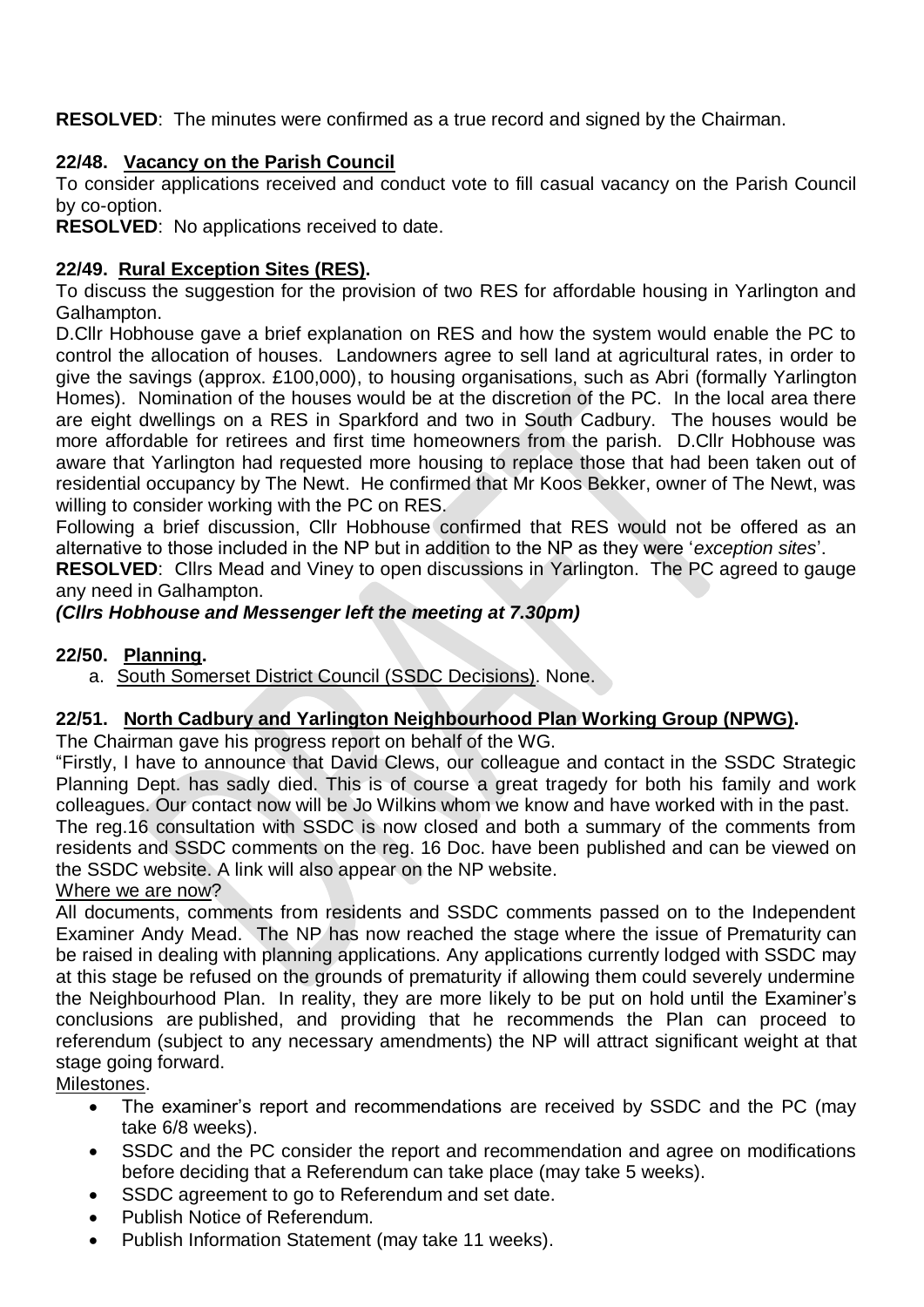## **22/52. Highways and Rights of Way (RoW) Report.**

a. PC Representatives to provide progress reports.

**RESOLVED**: Cllrs Gilbert and Rundle presented their reports, which can be found at Attachments 1 and 2.

In addition to his report, Cllr Rundle noted that there was water run off down Parish Hill again, which had been repaired by Wessex Water last year. He agreed to report the issue.

At the request of a resident on Woolston Road, Cllr Gilbert confirmed that the next print run of the circular walks leaflet would include a statement asking for those walking not to leave their cars parked outside North Cadbury Stores.

## **22/53. Finance.**

## a. **Balance of the Councils Bank Account & Bank reconciliation**.

To report on Council's Bank Account.

**RESOLVED**: The Clerk previously circulated the PC Accounts, which were received and approved.

## b. **Accounts for payment**

To review and approve a schedule of items of expenditure:

| Dorset Planning Consultant Inv 0743 (NP)                                                                     | £719.40 |
|--------------------------------------------------------------------------------------------------------------|---------|
| Mr R Rundle - Zoom Nov 20 to Mar 22 (NP)                                                                     | £230.24 |
| <b>Grant - SSCAT Bus</b>                                                                                     | £200.00 |
| Grant - SS CAB                                                                                               | £150.00 |
| Clerk's Expenses & Back pay from 1 Apr 21 to Mar 22                                                          | £117.90 |
| <b>Following National Pay Award Agreement</b>                                                                |         |
| WesternWeb - Renewal of website hosting for PC website                                                       | £96.00  |
| <b>CPRE - Membership renewal</b>                                                                             | £36.00  |
| Galhampton Village Hall hire 26 Jan 22                                                                       | £24.00  |
| $\mathbf{F} \mathbf{D}$ . The second of accuracy efficiency conducted and the conduction of the $\mathbf{F}$ |         |

**RESOLVED:** Items of expenditure approved unanimously.

## **22/54. Somerset Town and Parish Council Elections 5 May 22**

To discuss the upcoming Somerset Council (Unitary Authority), Town and Parish Council elections on 5 May 22.

Nomination packs for existing parish Cllrs were available from the Clerk and spare nomination packs were also held for local candidates wishing to obtain one.

**RESOLVED**: Nomination forms need to be submitted in person from 21st March with close of nominations at 4pm on Tuesday, 5th April.

## **22/55. Items for Report and Future Business**

Please notify items to the Clerk at least 24hrs before the meeting.

a. HM Queens Platinum Jubilee update. Cllr D Rickers reported that South Cadbury Village Hall Committee would organise the beacon lighting ceremony on Cadbury Castle on Friday 2<sup>nd</sup> June in their entirety on behalf of both parishes. North Cadbury would host a 'Big Lunch' and Galhampton a 'Cream Tea', both on Sunday  $5<sup>th</sup>$  June 2022. Yarlington were considering holding a BBQ in a marquee on the field behind the Forge, Yarlington, with permission form The Newt on Friday 2nd June (TBC).

b. Change of date of North Cadbury Annual Parish Meeting, Annual Parish Council Meeting and Ordinary Meeting from 18<sup>th</sup> May to 11<sup>th</sup> May 2022 - confirmed.

c. Community Project - River Cam Survey. Cllr Keys-Toyer was pleased to report that twenty volunteers had come forward to survey the water quality in the River Cam. He advised that funding may be required towards purchasing the testing kits from West Country River Trust (WCRT).

d. Yarlington Annual Parish Meeting. Cllr Mead agreed to prepare the 'Chairman's Review of the Year' for the Yarlington Annual Parish meeting to be held on Wednesday 27<sup>th</sup> April.